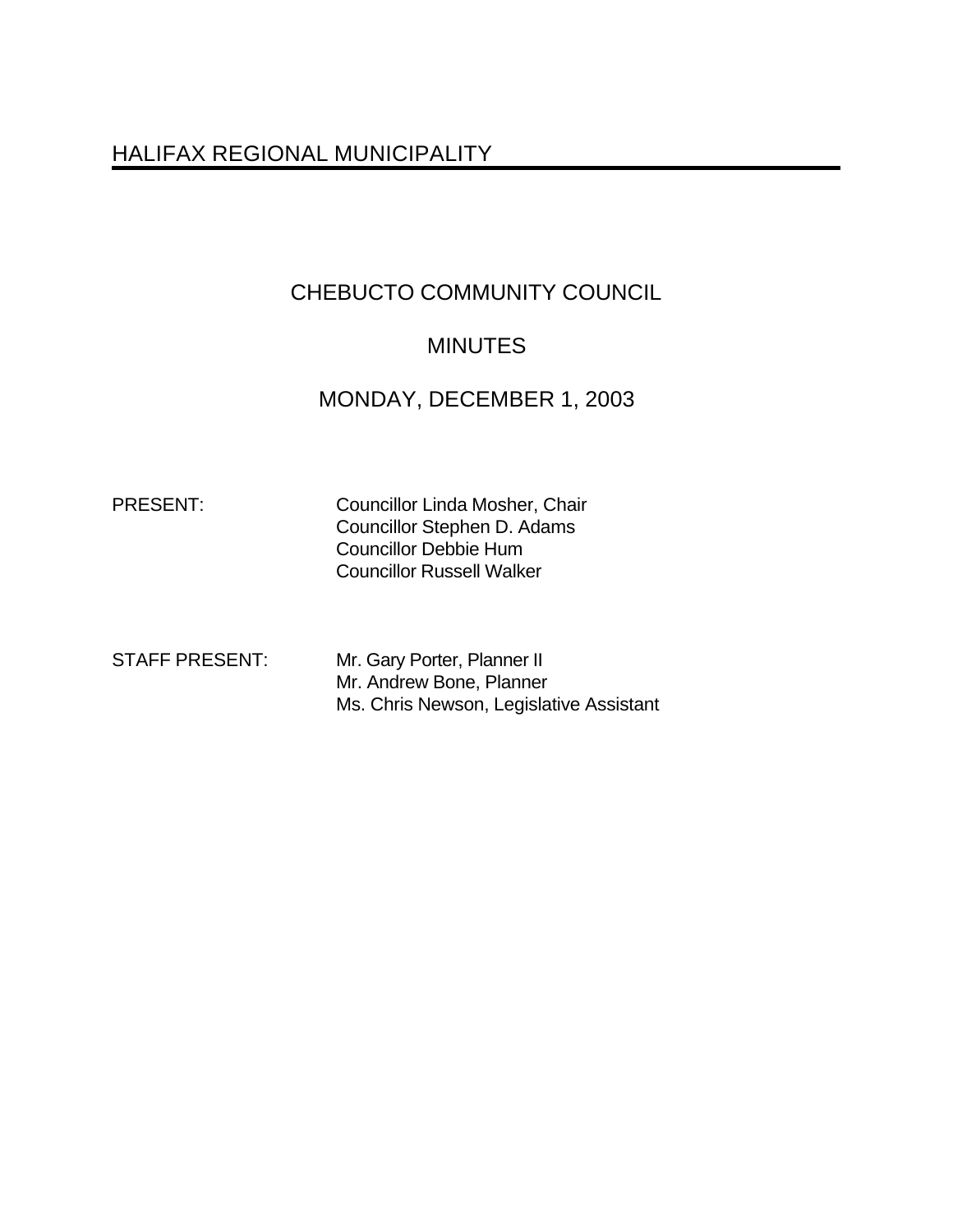# **TABLE OF CONTENTS**

| 1.               |                                                     |                                                             |                                                                                            |  |  |  |
|------------------|-----------------------------------------------------|-------------------------------------------------------------|--------------------------------------------------------------------------------------------|--|--|--|
| 2.               |                                                     |                                                             |                                                                                            |  |  |  |
|                  | 2.1                                                 |                                                             |                                                                                            |  |  |  |
| 3.               |                                                     | APPROVAL OF THE ORDER OF BUSINESS AND APPROVAL OF ADDITIONS |                                                                                            |  |  |  |
| $\overline{4}$ . |                                                     |                                                             |                                                                                            |  |  |  |
|                  | 4.1                                                 |                                                             |                                                                                            |  |  |  |
|                  |                                                     |                                                             | 4.1.1 HRM Procurement - List of Vehicles 2003/04  4                                        |  |  |  |
| 5.               |                                                     |                                                             |                                                                                            |  |  |  |
| 6.               |                                                     |                                                             |                                                                                            |  |  |  |
| 7.               |                                                     |                                                             |                                                                                            |  |  |  |
| 8.               |                                                     |                                                             |                                                                                            |  |  |  |
| 9.               | CORRESPONDENCE, PETITIONS AND DELEGATIONS - None  5 |                                                             |                                                                                            |  |  |  |
| 10.              |                                                     |                                                             |                                                                                            |  |  |  |
|                  | 10.1                                                |                                                             |                                                                                            |  |  |  |
|                  |                                                     |                                                             | 10.1.1 Case 00606: Amendments to the Royale Hemlocks Stage I                               |  |  |  |
|                  | 10.2                                                |                                                             |                                                                                            |  |  |  |
|                  |                                                     | 10.2.1                                                      | Case 00530: Application for Stage II Development<br>Agreement, Lot A-2A, Parkland Drive  6 |  |  |  |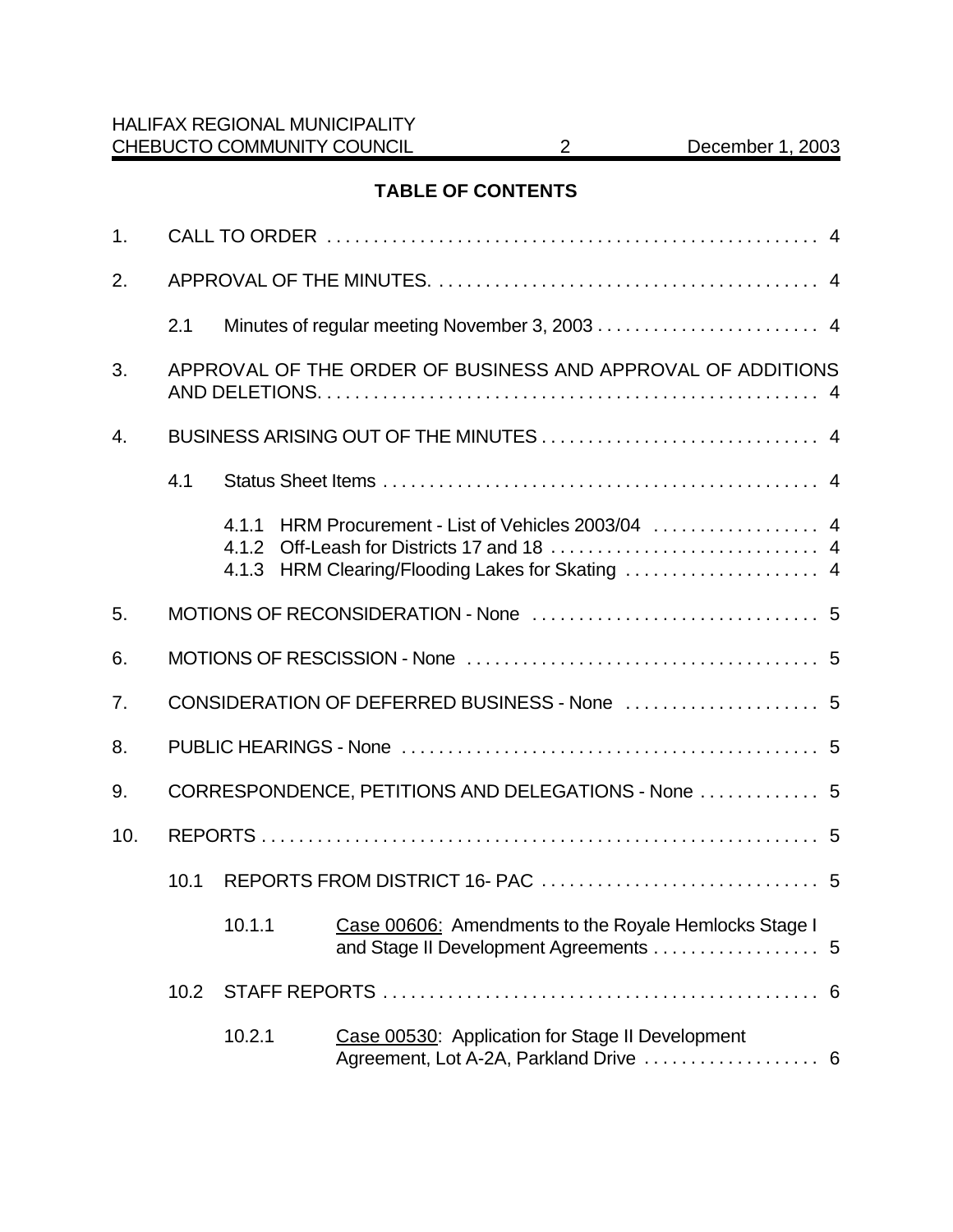|     |      | <b>HALIFAX REGIONAL MUNICIPALITY</b> |  |                           |                                                 |  |  |
|-----|------|--------------------------------------|--|---------------------------|-------------------------------------------------|--|--|
|     |      | CHEBUCTO COMMUNITY COUNCIL           |  | $3 \quad \text{or} \quad$ | December 1, 2003                                |  |  |
|     | 10.3 |                                      |  |                           | REPORT FROM HALIFAX WATERSHED ADVISORY BOARD  7 |  |  |
|     |      | 10.3.1                               |  |                           |                                                 |  |  |
| 11. |      |                                      |  |                           |                                                 |  |  |
| 12. |      |                                      |  |                           |                                                 |  |  |
| 13. |      |                                      |  |                           |                                                 |  |  |
| 14. |      |                                      |  |                           |                                                 |  |  |
| 15. |      |                                      |  |                           |                                                 |  |  |
| 16. |      |                                      |  |                           |                                                 |  |  |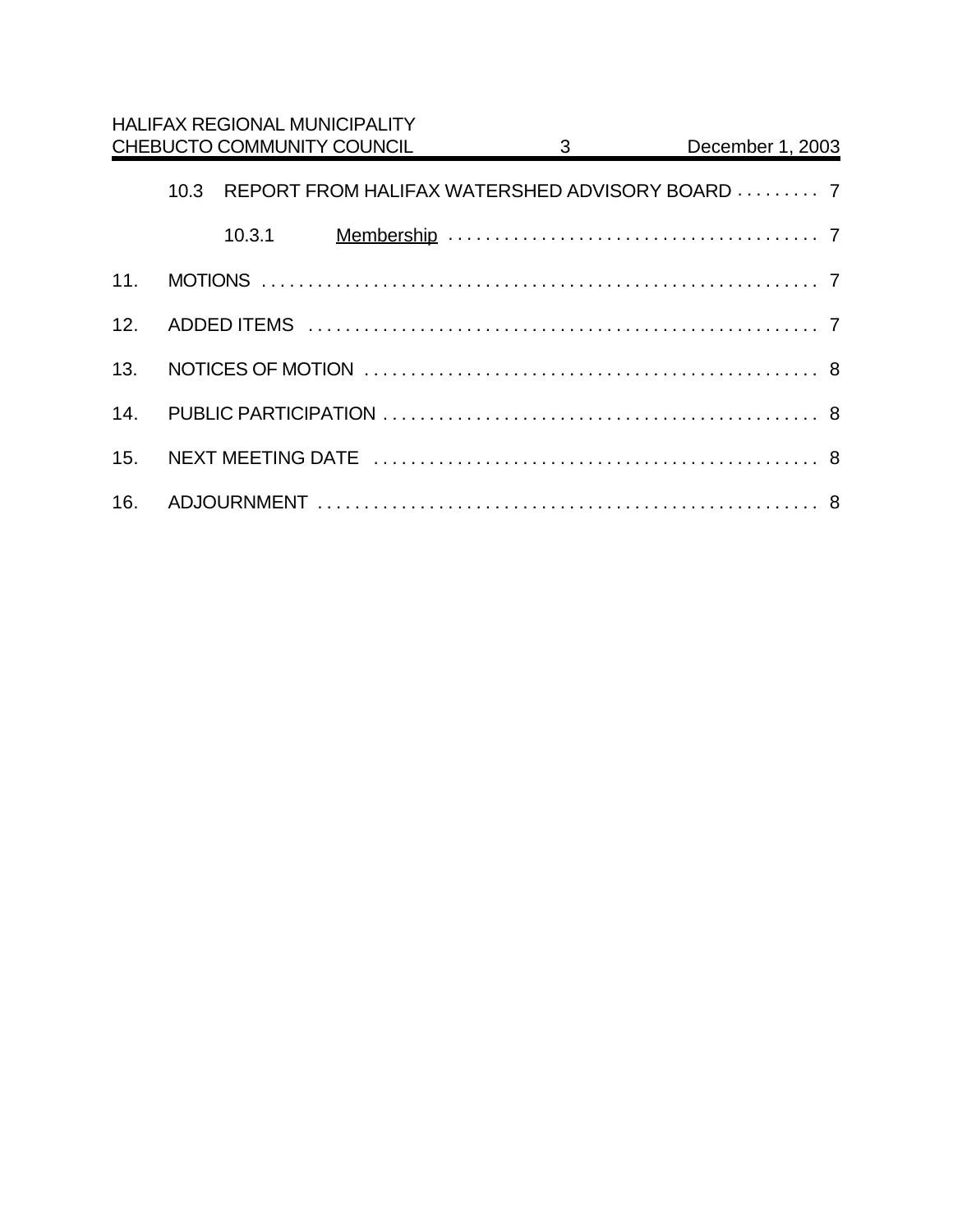## **1. CALL TO ORDER**

The Chair called the meeting to order at 7:00 pm at the Keshen Goodman Library, 330 Lacewood Drive, Halifax.

#### **2. APPROVAL OF MINUTES**

2.1 Minutes of Regular Meeting November 3, 2003

**MOVED BY Councillor Adams, seconded by Councillor Walker that the minutes of November 3, 2003 be approved as circulated. MOTION PUT AND PASSED UNANIMOUSLY.**

### **3. APPROVAL OF THE ORDER OF BUSINESS AND APPROVAL OF ADDITIONS AND DELETIONS**

Additions: 12.1 Hurricane Juan Clean-Up - Councillor Adams

12.2 Indoor Soccer Facility - Councillor Adams

### **MOVED BY Councillor Hum, seconded by Councillor Walker that the Order of Business be approved as amended. MOTION PUT AND PASSED UNANIMOUSLY.**

#### **4. BUSINESS ARISING OUT OF THE MINUTES**

4.1 Status Sheet Items

#### 4.1.1 HRM Procurement - List of Vehicles 2003/04

An information report will be available for the January 5, 2004 meeting. To remain on the Status Sheet.

#### 4.1.2 Off-Leash for Districts 17 and 18

No report received. To remain on the Status Sheet.

#### 4.1.3 HRM Clearing/Flooding Lakes for Skating

Councillor Walker advised three lakes in HRM will be used on a trial basis this winter - one lake in Halifax, Dartmouth and Sackville. He added HRM staff are finalizing the Terms of Reference for this project. He further advised the Frog Pond was chosen for the Halifax area as there is lighting and parking already available at this site. To remain on the Status Sheet.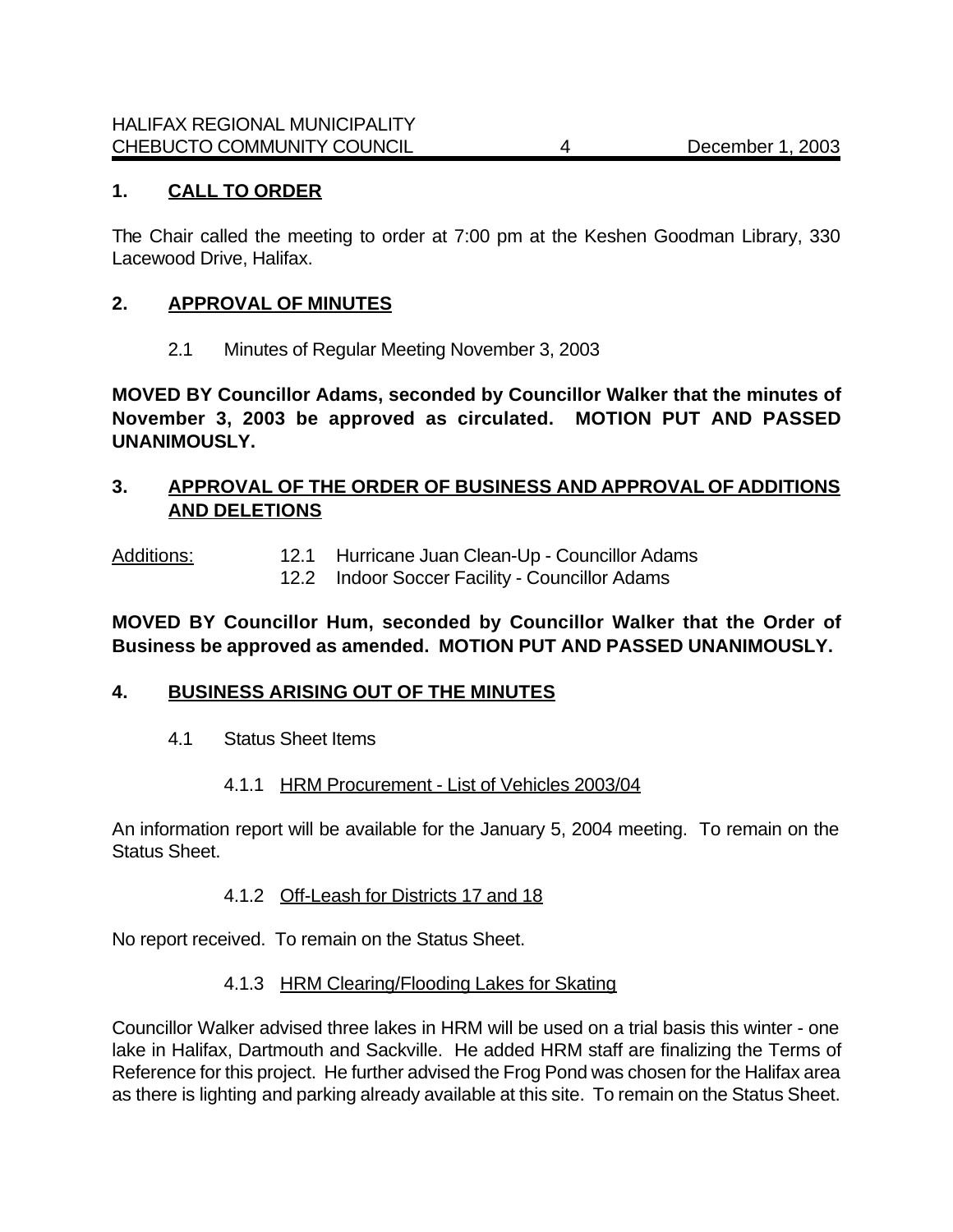- **5. MOTIONS OF RECONSIDERATION None**
- **6. MOTIONS OF RESCISSION None**
- **7. CONSIDERATION OF DEFERRED BUSINESS None**
- **8. PUBLIC HEARINGS None**
- **9. CORRESPONDENCE, PETITIONS AND DELEGATIONS None**
- **10. REPORTS**

### **10.1 REPORTS FROM DISTRICT 16 - PAC**

- 10.1.1 Case 00606: Amendments to the Royale Hemlocks Stage I and Stage II Development Agreement
- ! A report dated November 21, 2003 was before the Community Council.

**MOVED BY Councillor Walker, seconded by Councillor Hum that the following amendment be considered for inclusion in the motion at the public hearing set for January 5, 2004:** 

- **4.1 (c) 13 (n) Notwithstanding any other clause in this agreement, the Developer shall provide six (6) parking spaces for the use of the general public who wish to access the park, subject to the following conditions:**
	- **1. The spaces shall be located adjacent to the trail system.**
	- **2. The parking spaces shall be a minimum of 8 feet by 16 feet in size.**
	- **3. Signage shall be provided which identifies the public parking area.**
	- **4. The Developer shall provide an easement to HRM which allows for public access to these parking spaces and if required, an easement for access between the parking**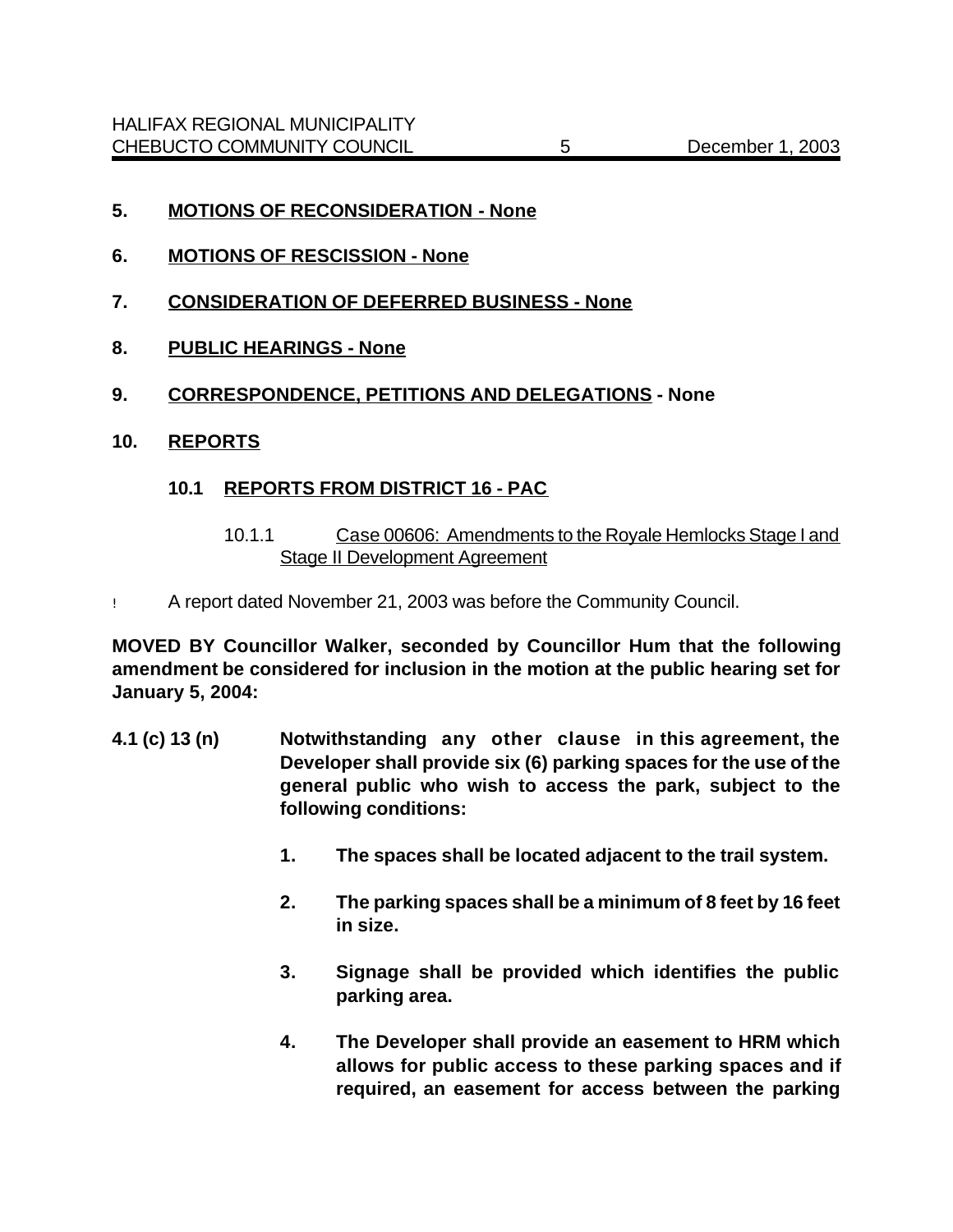**area and the trail.**

- **5. The Developer shall maintain these parking spaces and provide snow removal.**
- **6. The parking area shall meet the requirements of Real Property Planning.**

### **MOTION PUT AND PASSED UNANIMOUSLY.**

**MOVED BY Councillor Walker, seconded by Councillor Hum that Chebucto Community Council give Notice of Motion to consider an application by Pinnacle Developments Limited to amend the Stage I development agreement for Royale Hemlocks, and schedule the public hearing for January 5, 2004. MOTION PUT AND PASSED UNANIMOUSLY.**

# **10.2 STAFF REPORTS**

- 10.2.1 Case 00530: Application for Stage II Development Agreement, Lot A-2A, Parkland Drive
- ! A Supplemental Report dated November 21, 2003 was before Community Council.
- ! A Staff Report dated June 13, 2003 was before Community Council.

Mr. Gary Porter, Planner II, presented the staff report.Mr. Porter advised that due to minor changes in the design plan the following changes to the development agreement were made:

- ! extension of parking area to permit additional parking spaces,
- ! parking lot to be extended to Parkland Drive,
- ! 113 unit Hotel as opposed to 112 this change is due to mechanical equipment being removed from the design plan which will provide space for an additional unit.

Mr. Porter further advised an extension can only be granted before the 120 days given for signing the development agreement has expired. He added that in this instance the 120 days has expired and Community Council must re-approve the development agreement. Mr. Porter added a public hearing is not necessary as there have been no substantive changes to the development agreement.

# **MOVED BY Councillor Hum, seconded by Councillor Walker that Chebucto Community Council:**

**1. Approve the Stage II development agreement, included as Attachment I of the staff report dated June 13, 2003, to permit a 113-unit hotel on Lot A-2A,**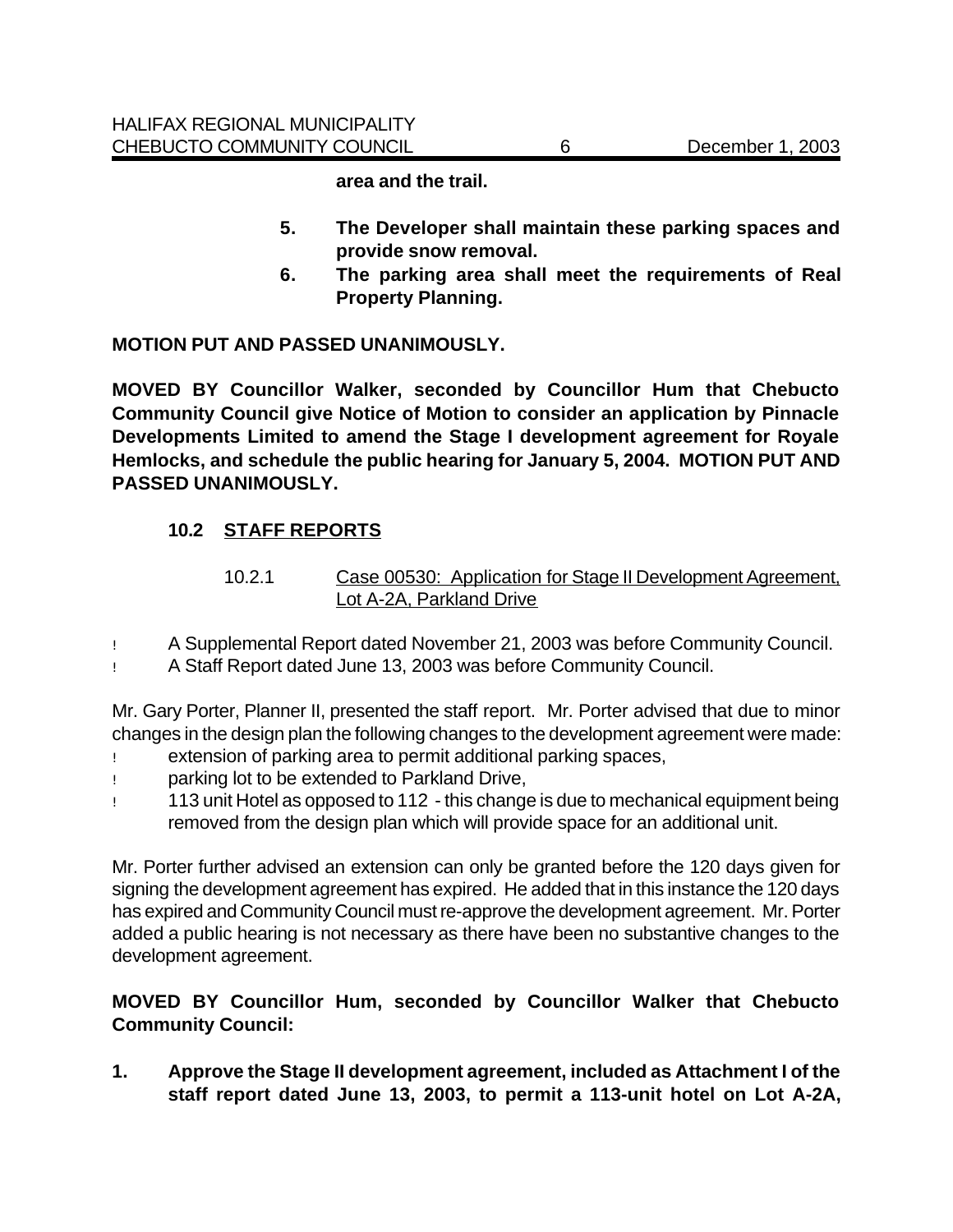**Parkland Drive.**

**2. Require that the development agreement be signed within 120 days, or any extension thereof granted by Community Council on request of the applicant, from the date of final approval by Community Council and any other bodies as necessary, whichever is later; otherwise this approval will be void and obligations arising hereunder shall be at an end.**

# **AMENDED MOTION PUT AND PASSED UNANIMOUSLY.**

### **10.3 REPORT FROM THE HALIFAX WATERSHED ADVISORY BOARD**

- 10.3.1 Membership
- **!** A report dated November 17, 2003 was before the Community Council.

**MOVED BY Councillor Walker, seconded by Councillor Adams that Chebucto Community Council approve the appointment of Ms. Ellinor Williams to the Halifax Watershed Advisory Board for a term of three years to November 2006. MOTION PUT AND PASSED UNANIMOUSLY.**

- **11. MOTIONS None**
- **12. ADDED ITEMS**
	- 12.1 Hurricane Juan Clean-up

**MOVED BY Councillor Adams, seconded by Councillor Walker that Chebucto Community Council request an information report on the feasibility of engaging youth groups, including but not limited to: Boy Scouts, Air Cadets and Boys/Girls Clubs, to assist with the clean-up of our parks and green areas as a result of Hurricane Juan and that:** 

- **1. HRM provide a monetary contribution to the participating groups in recognition of their community involvement and clean-up efforts.**
- **2. The information report outline what needs to be done to put this initiative in effect.**
- **3. This request be forwarded to Regional Council for the December 2, 2003 meeting.**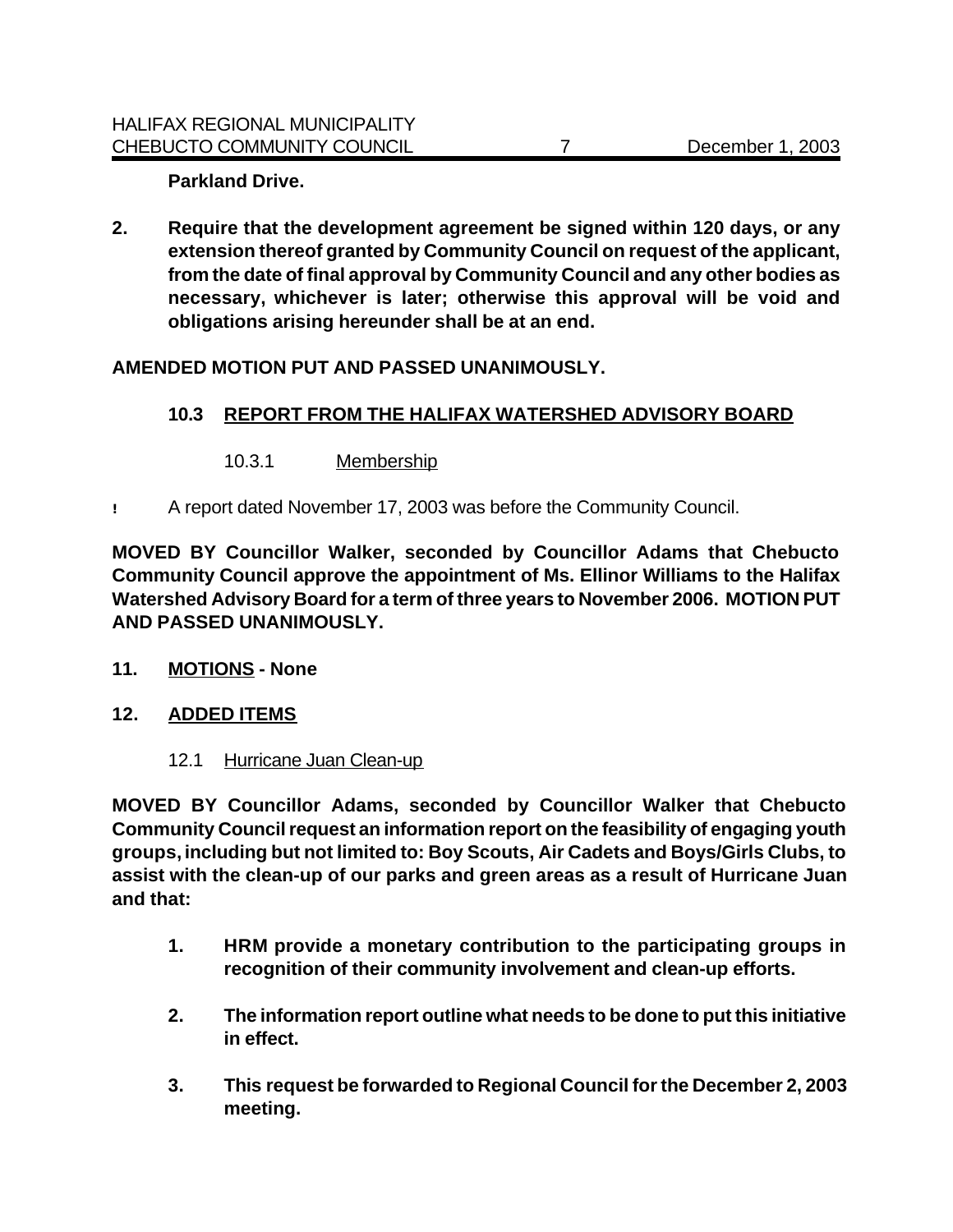Councillor Adams advised there are financial strains on youth groups throughout HRM. He added many of these groups apply to the Grants Program or other sources for funding. He suggested by assisting with the hurricane clean-up these groups will learn skills, encourage community involvement and relieve some of the burden to HRM in regards to Hurricane Juan clean-up. **MOTION PUT AND PASSED UNANIMOUSLY.**

# 12.2 Indoor Soccer Facility

Councillor Adams requested that Soccer Nova Scotia be contacted for information outlined in the following motion: **MOVED BY Councillor Adams, seconded by Councillor Walker that the mandate of the Indoor Soccer Facility regarding its use for local and provincial soccer teams be requested as well as information regarding:**

- **! a schedule of times and groups using the facility**
- **! what emphasis is placed on league teams to ensure they are competitive at national events.**

# **MOTION PUT AND PASSED UNANIMOUSLY.**

**13. NOTICES OF MOTION - None**

# **14. PUBLIC PARTICIPATION**

# **Mr. Hiram Tiller, Thackery Close**

- ! right turn lane from Lacewood Drive onto Bi-Centennial Highway is not as long as it was and causes traffic to pile-up.
- ! request for Council to consider meeting with the Department of Transportation or the Department of Public Works to consider having local traffic lanes on Highway 102, specifically at Ramp 0 where you have to come into the main line of traffic to get to the Dunbrack Street exit. Also consider the Lacewood/Kearney Lake ramp.
- ! there should be a local traffic lane from Halifax to Bedford.

# **15. NEXT MEETING DATE** - Monday, January 5, 2004

Councillor Hum expressed regrets for the January 5, 2004 meeting.

# **16. ADJOURNMENT**

The meeting adjourned at 7:25 pm.